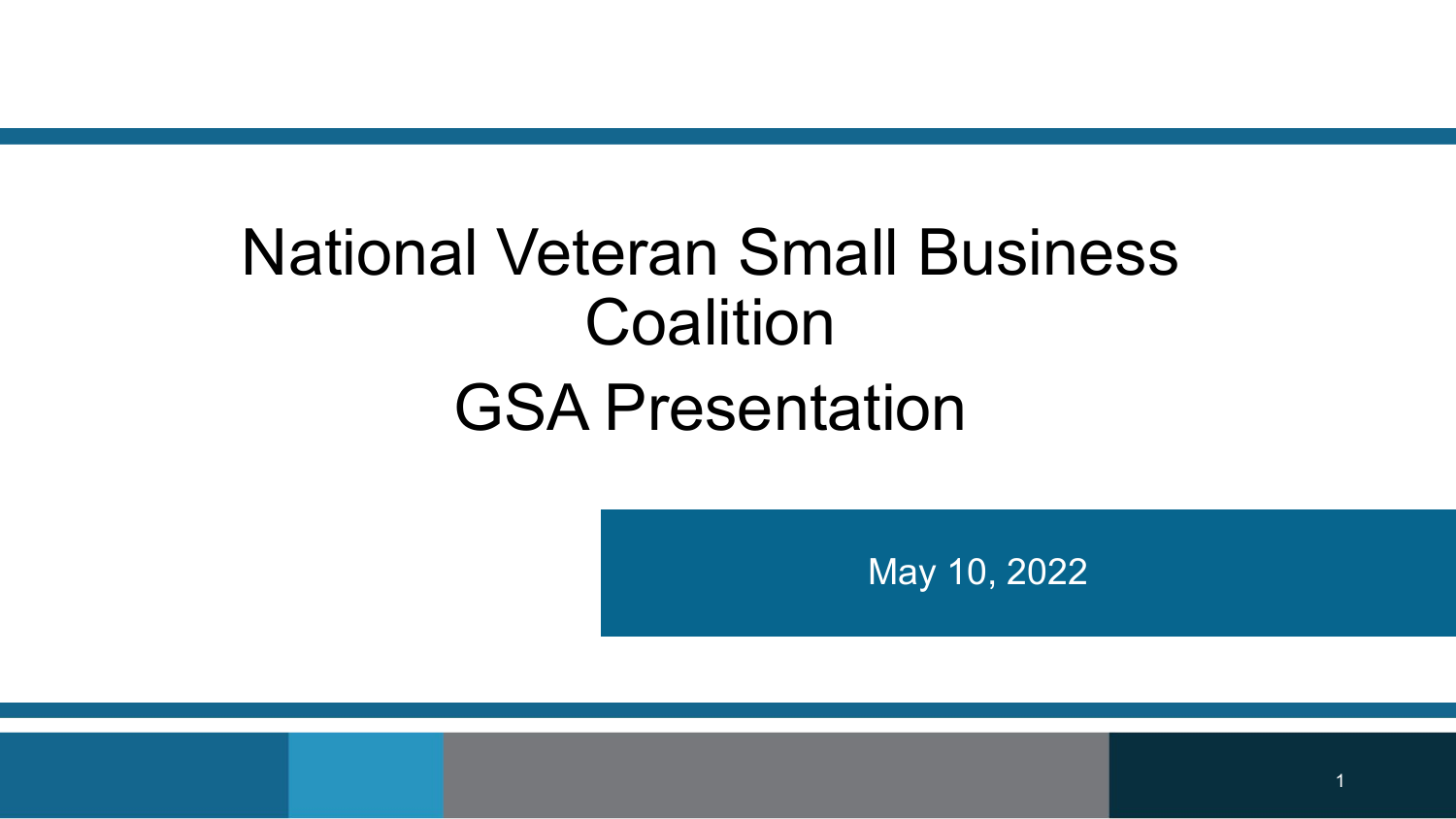# Agenda

- Introduction
- Governmentwide Category Management Update
	- Category Management Overview
	- OMB Memo M-22-03
	- Services MAC Update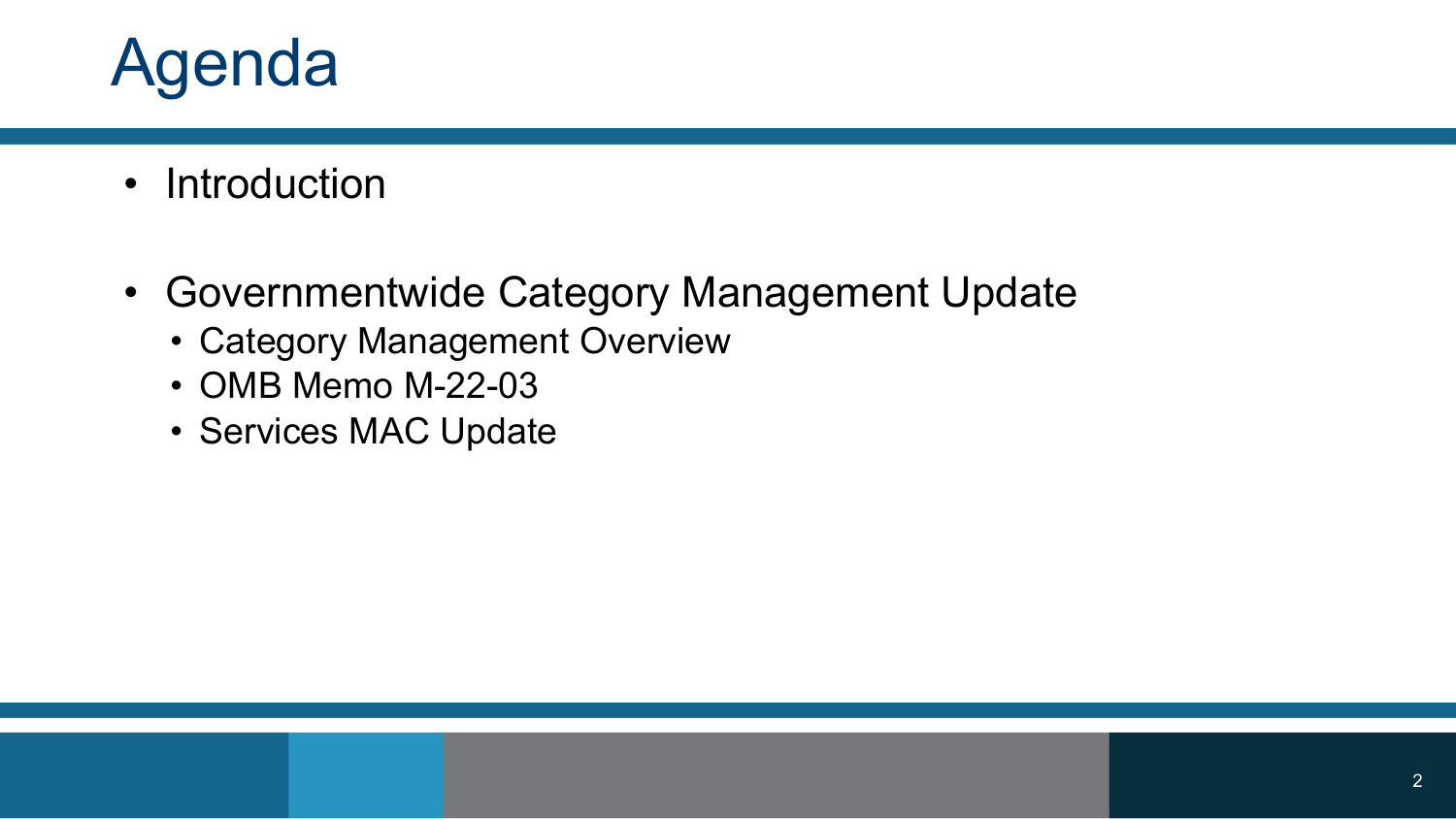# Category Management and Suppliers

- Goals
	- Deliver savings, value and efficiency
	- Eliminate contract redundancies
	- Meet government small business goals
- Tiers of spend, including best-in-class
	- Prices paid information's role
- Success metrics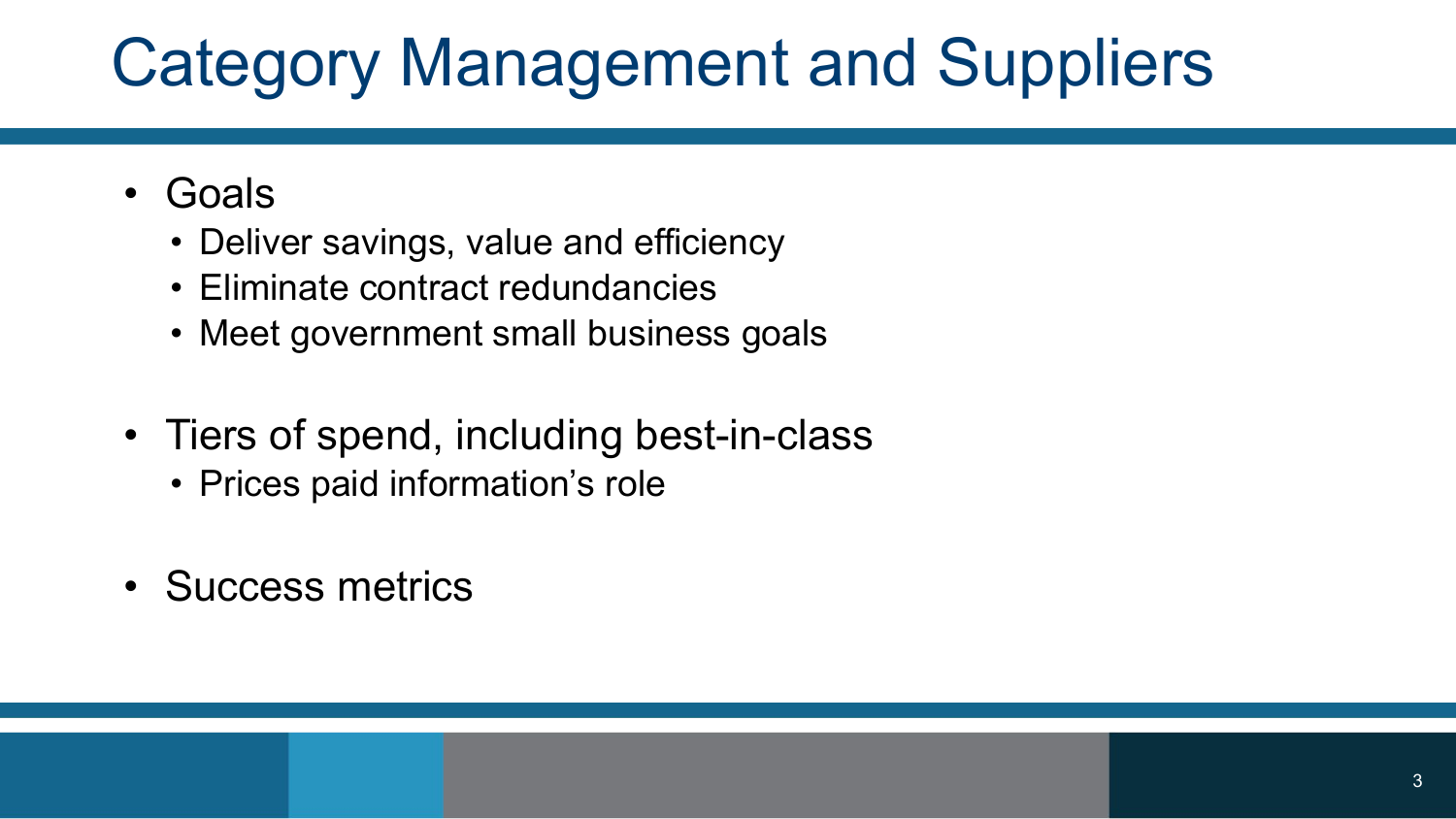# Tiers of Spend

### **Tier 0**

- Contract dollars not fitting into any other **Tier**
- OMB encourages Agencies to shift to higher tier solutions

[OMB M-19-13](https://www.whitehouse.gov/wp-content/uploads/2019/03/M-19-13.pdf)

#### **Tier 1**

- Agency-Wide Mandatory Solutions
- Agency-Wide contract dollars with mandatory use or mandatory consideration policies & data sharing standards

*Example:* Air Force NETCENTS-2 IDIQ

#### **Tier 2**

- Multi-Agency **Solutions**
- Obligated dollars on agency-wide contracts satisfying rigorous standards for strategy, data, tools & metrics

*Example:* GSA **Schedules** 

### **Tier 3**

- Government-Wide Best in Class (BIC) solutions
- Contract dollars obligated on Best in Class contracts

*Example:* OASIS, Alliant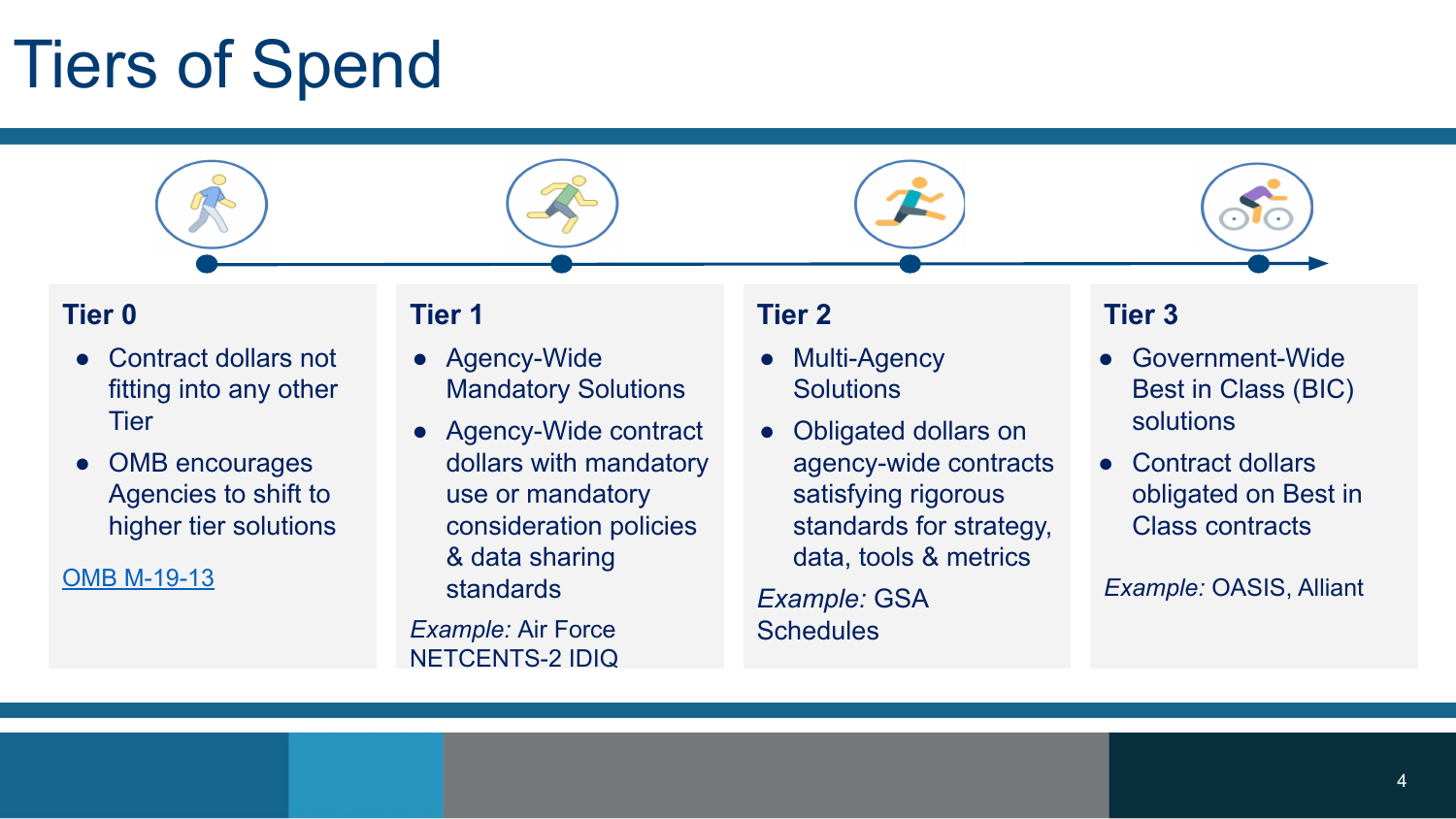## Office of Management and Budget Memo M-22-03

## [OMB Memo M-22-03](https://www.whitehouse.gov/wp-content/uploads/2021/12/M-22-03.pdf) issued December 02, 2021, made revisions and updates to OMB Memorandum M-19-13 (Category Management)

| Revision/Update                                                                                                                                                                                                                                                                                                                                   | <b>Purpose of Change</b>                                                                                                                                                                                                        |
|---------------------------------------------------------------------------------------------------------------------------------------------------------------------------------------------------------------------------------------------------------------------------------------------------------------------------------------------------|---------------------------------------------------------------------------------------------------------------------------------------------------------------------------------------------------------------------------------|
| A new Tier 2-Socioeconomic Small Business (SB) SUM measure takes effect at<br>the beginning of FY 2022 (retroactive to October 1, 2021) to give agencies<br>automatic credit towards agency category management goals for all awards made<br>to certified and self-certified socioeconomic small businesses (8(a), SDB, WOSB,<br>SDVOSB, HUBZone) | Empowering the workforce to pursue the best acquisition strategy for reaching<br>underserved small business communities helps to maximize awards to<br>socioeconomic small businesses                                           |
| Agencies are reminded to establish and implement category management plans<br>consistent with statutory socioeconomic responsibilities and the need to diversify<br>the agencies' small business supplier base                                                                                                                                    | Using category management practices to promote industry-specific best practices<br>reduces burdens on small business vendors and reinforces small business goal<br>achievement                                                  |
| Agencies are reminded that category management plans shall not prioritize<br>spending on "Best in Class" (BIC) solutions at the expense of meeting<br>socioeconomic small business goals and providing maximum practicable<br>opportunity to small businesses                                                                                     | Ensuring that use of BIC solutions is balanced with decentralized contracts and<br>other strategies that are necessary to increase diversity within the agency's small<br>business supplier base advances equity in procurement |
| SBA and the Department of Commerce, which includes the Minority Business<br>Development Administration, are recognized as voting members of the Category<br>Management Leadership Council                                                                                                                                                         | Accounting for small business equity in category management governance furthers<br>the consideration of procurement practices that promote supplier diversity                                                                   |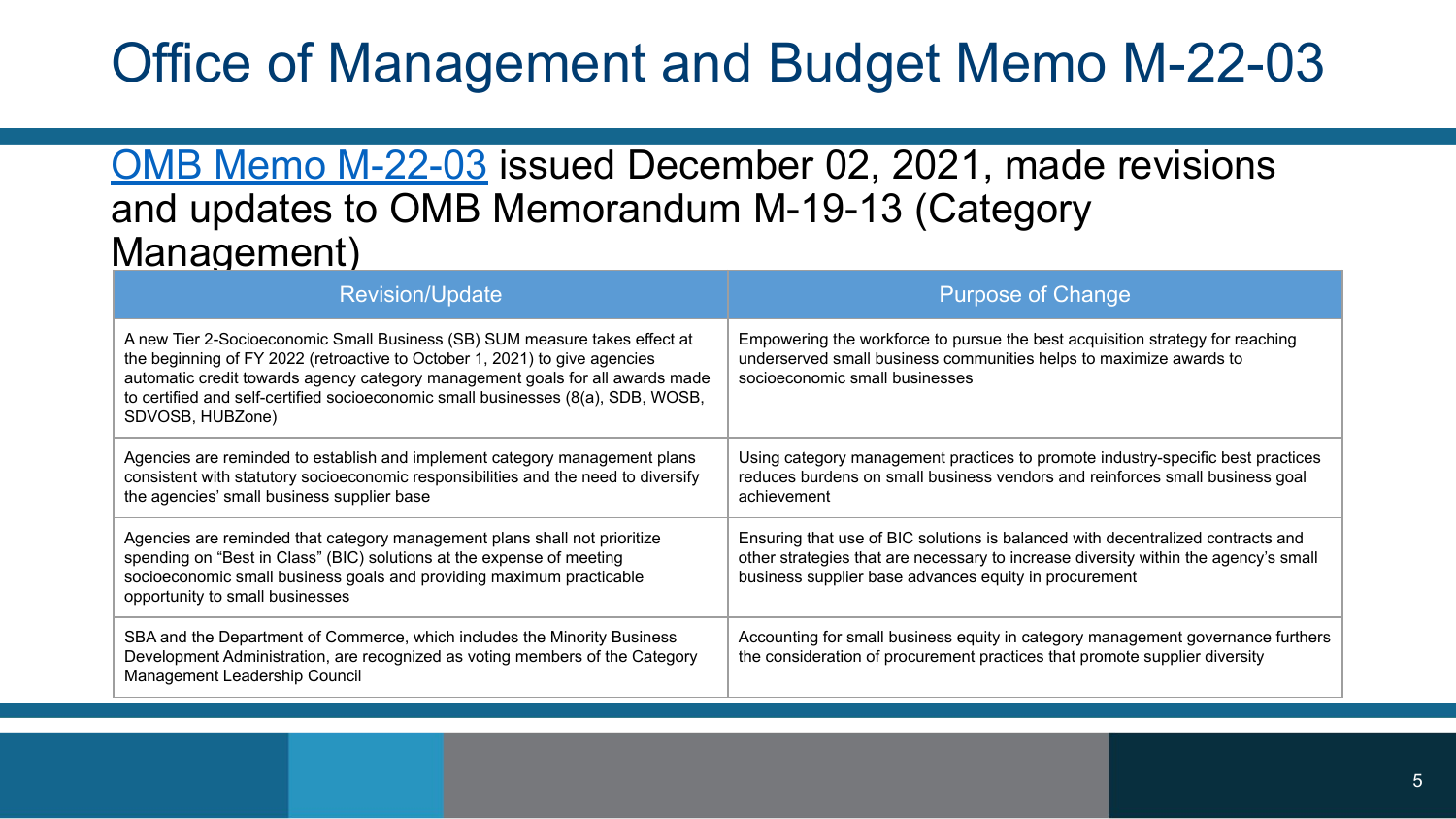## Services MAC Recent Highlights / Next Steps

### *GSA's next best-in-class (BIC) multi-agency contract*

## *(MAC) for non-IT services*

- Services MAC goals:
	- A scalable contract scope that includes a **broad range of services**
	- **Access to highly qualified contractors** of all sizes from multiple industries
	- **Better competition** at the order level
	- Is **easier** for customers and industry to use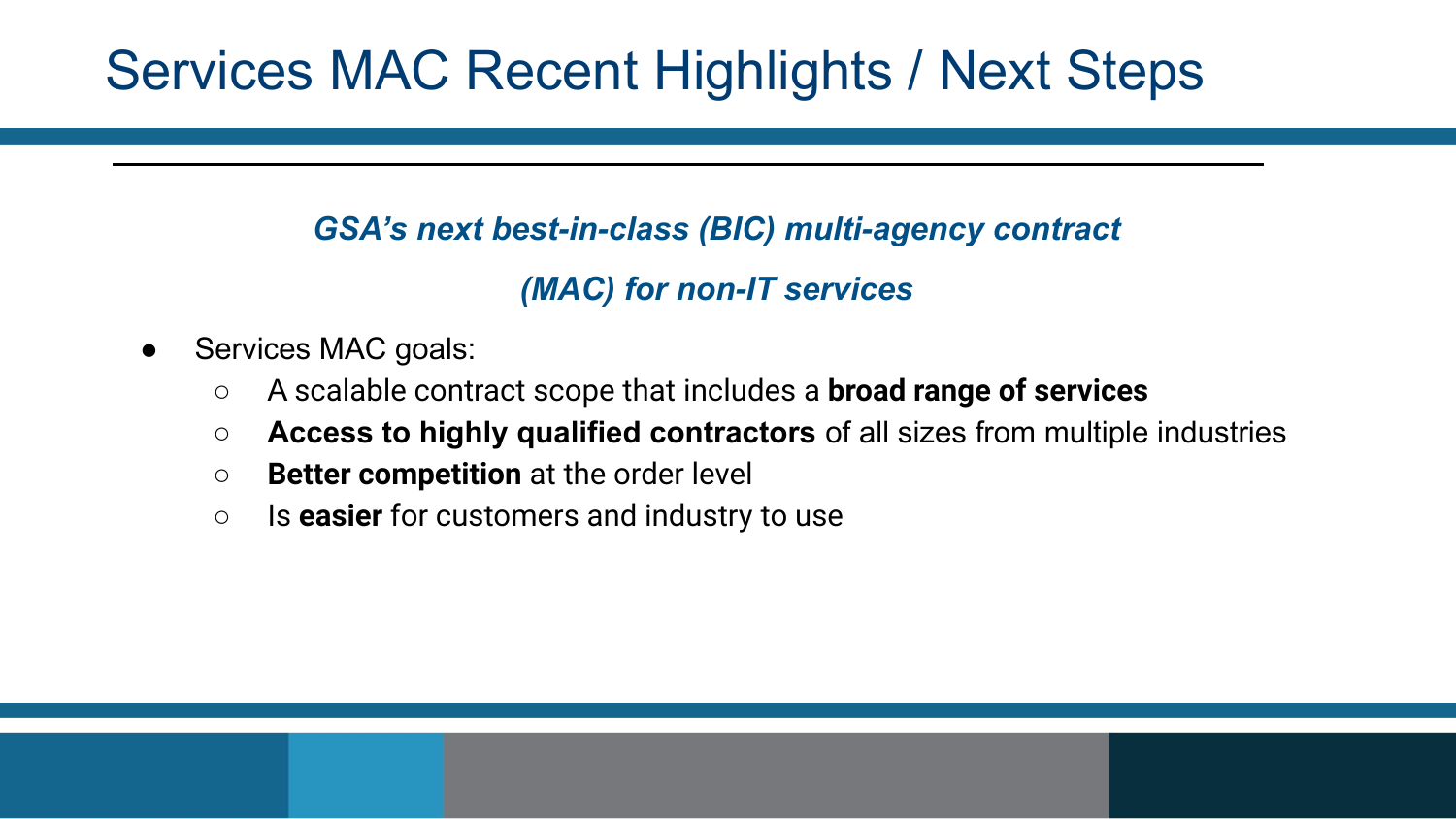## Services MAC Recent Highlights / Next Steps

### **Recent Highlights**

- **●** Customer [survey](https://feedback.gsa.gov/jfe/form/SV_bQRtv9SiT0b1WAe) closed on December 10th
	- **○** Over 200 responses (43 from USAF)
	- Helping shape the Domain qualifications and eval criteria
- Draft scope, including initial Domains that GSA is targeting, was published to [Interact](https://interact.gsa.gov/group/services-multi-agency-contract-mac-community) on December 14th
- **●** Share draft evaluation criteria with industry in Q2 on [Interact](https://interact.gsa.gov/document/services-mac-program-update-evaluation-strategy-overview)

### **Next Steps**

- **●** Finalizing acquisition strategy with input from stakeholders
	- 876 Deviation, PoP, Continuously Open Solicitation
- Determine appropriate fee structure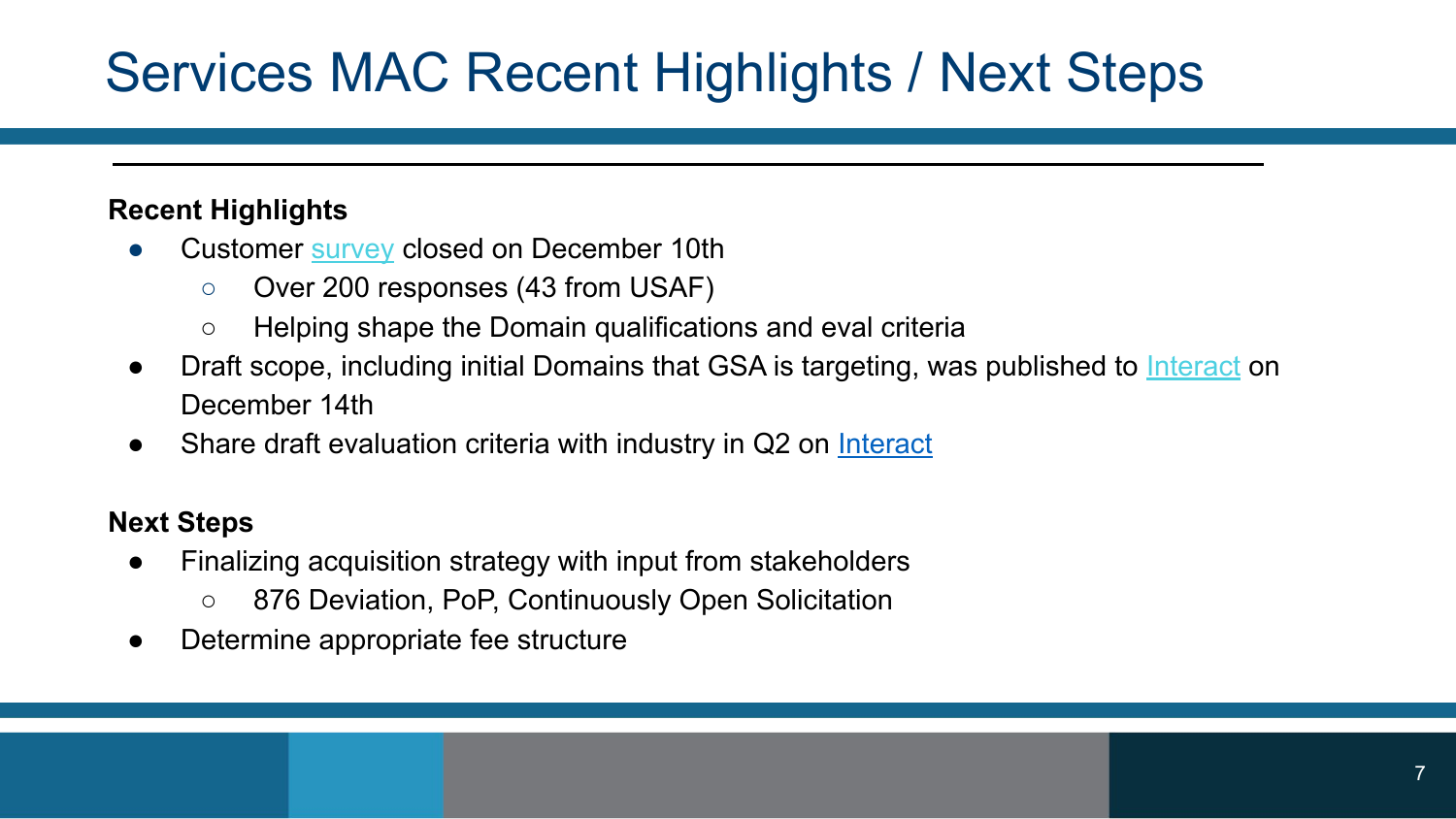## Proposed Small Business Strategy

One program consisting of **separate IDIQ contracts for each of the following small business set-aside programs**, plus an additional IDIQ that will be awarded on an unrestricted basis.

- Unrestricted
- **Total Small Business**
- 8(a) Small Business
- HUBZone Small Business
- Service-Disabled Veteran-Owned Small Business
- Woman-Owned Small Business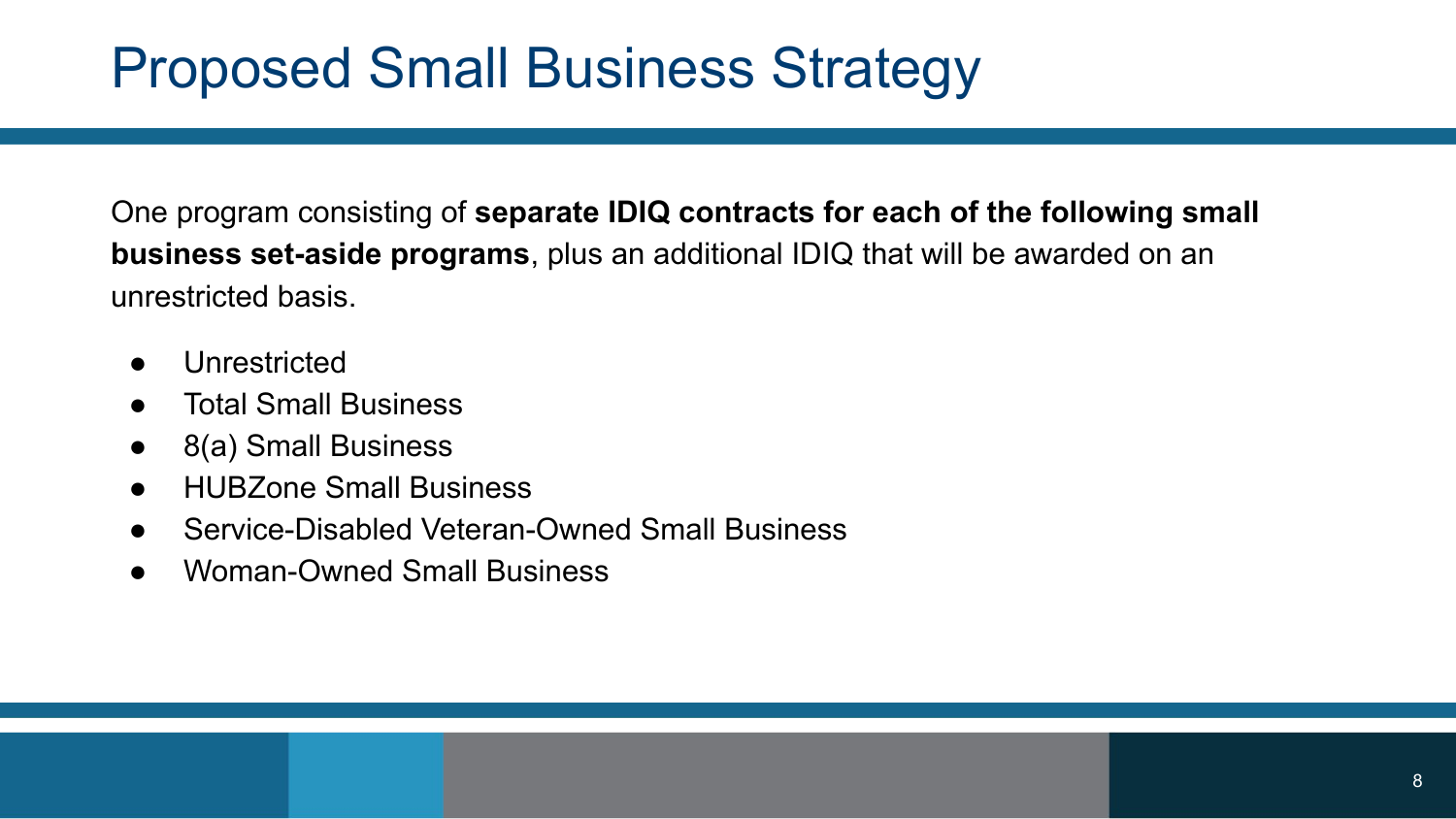# Services MAC Timeline

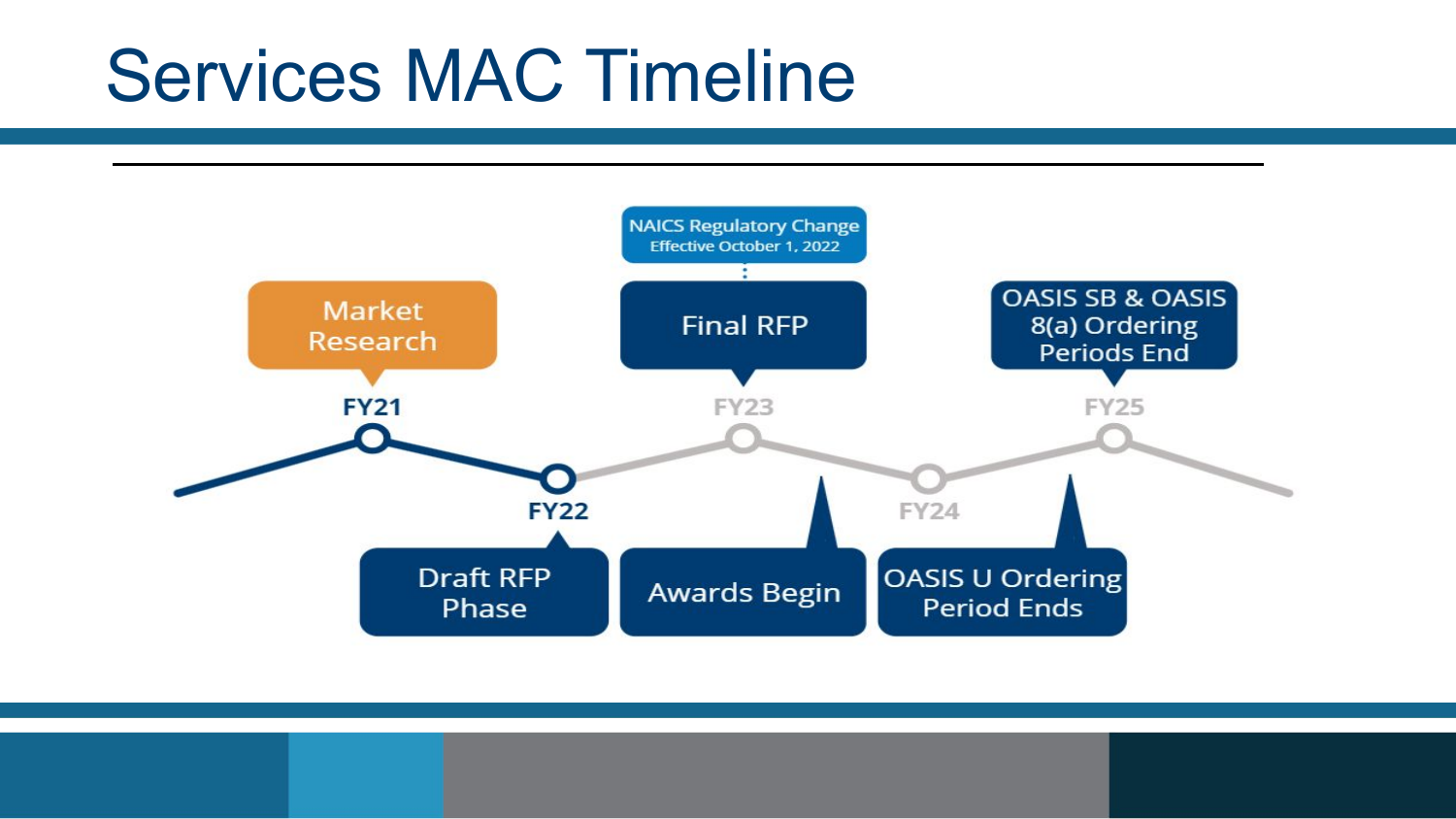# **MAS- PS Schedules**

*Scott Eberle: Program Manager, PSHC Program Operations*

- **● What We Offer**
- **● Stats**
- **● New SINs**
- **● Resources**



П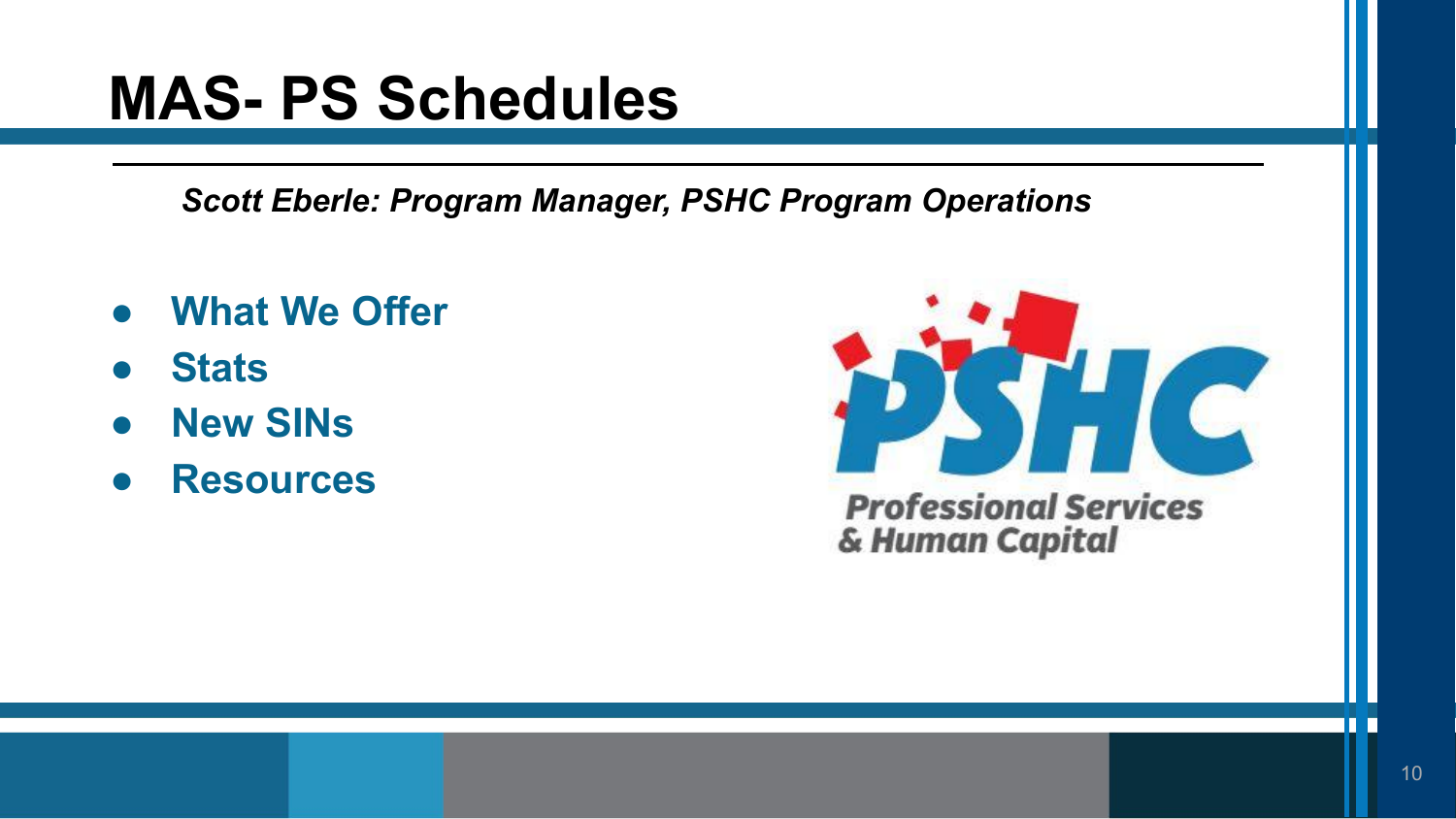# **MAS- PS**

#### **Place of Performance - Excluding US**



### **Offerings**

- **● Business Administration Services**
	- 541611, 561450
	- **● Financial Services**
		- 522310, 524292, 531210, 541211, 541214, 541219, 561440
- **● Legal Services**
	- 5411110
- **● Marketing & Public Relations**
	- 512110, 541430,541511, 541613, 541810, 541820, 541850, 541910, 541922, 541920

#### **Technical & Engineering Services**

- 541330, 541370, 541420, 541690, 541713, 541715, 541720, 541714
- **Language Services** : 541930, 611630
- **Logistics Services**: 541614
- **● Environmental Services**
	- 562112, 562910, 541620
- **● Identity Protection Services**
- **● Training:** 611430, 611512, 61170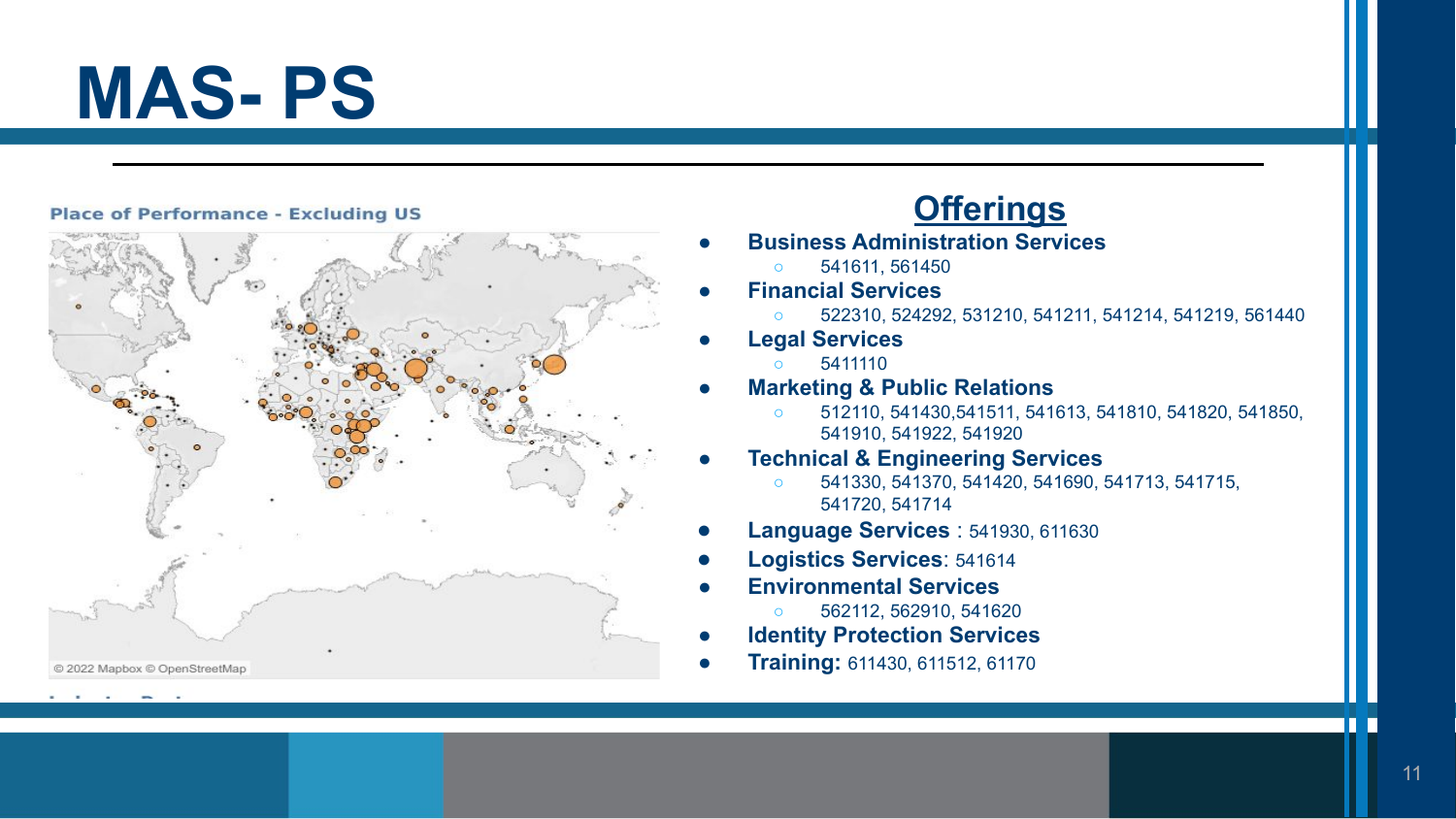# **MAS-PS STATS**



- **●** Commercial
- **●** CONUS and OCONUS
- **●** 4300 Industry Partners
- **●** FFP, T&M, LH, Hybrid
- **●** 20 year Contracts, 5 yr Periods
	- **●** Ceiling prices established
- **●** 49 NAICS codes
- **●** Labor rates generally established
- **Blanket Purchase Agreements**
- **Order Level Materials**
- **●** No DPA
- **●** 8(a) competitive awards

П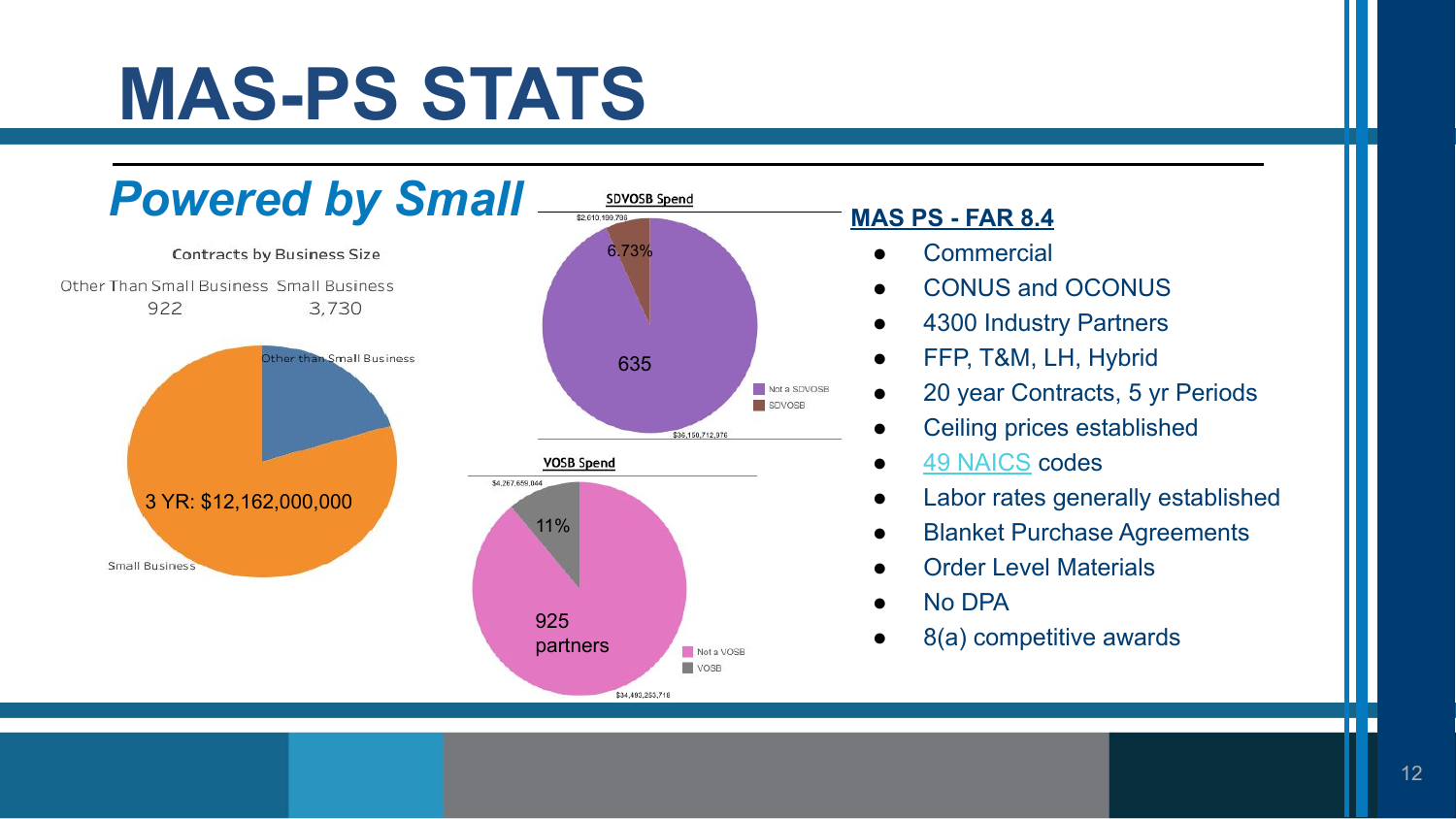# **New Professional Services SINs**

## **Added in NOV 2020**

| <b>SubCategory</b>                                    | <b>SIN</b> | <b>SIN TITLE</b>                                                                                                                                                                   | <b>SDVO</b><br>SB# | <b>VOSB</b><br># |
|-------------------------------------------------------|------------|------------------------------------------------------------------------------------------------------------------------------------------------------------------------------------|--------------------|------------------|
| <b>Environmental Services</b>                         | 562910RMI  | <b>Environmental Remediation Services- Multiple Industries</b>                                                                                                                     | 19                 | 22               |
| <b>Technical and Engineering</b><br>Services (non-IT) | 541330EMI  | <b>Engineering Services related to Military, Aerospace Equipment, or Military Weapons, the</b><br>National Energy Policy Act of 1992, Marine Engineering and/or Naval Architecture | $0*$               | 0                |
| <b>Technical and Engineering</b><br>Services (non-IT) | 541715AIR  | $0*$<br>Engineering Research and Development for Aircraft, Aircraft Engine and Engine Parts                                                                                        |                    | $\mathbf{0}$     |
| <b>Technical and Engineering</b><br>Services (non-IT) | 541715APM  | $0*$<br>Engineering Research and Development for: Other Aircraft Parts and Auxillary Equipment,<br>Guided Missiles and Space Vehicles, Their Propulsion Units and Propulsion Parts |                    | 0                |
| <b>Technical and Engineering</b><br>Services (non-IT) | 541713     | <b>Research and Development in Nanotechnology</b><br>0                                                                                                                             |                    | 0                |
| <b>Technical and Engineering</b><br>Services (non-IT) | 541714     | <b>Research and Development in Biotechnology (except Nanobiotechnology)</b>                                                                                                        |                    | 0                |
| <b>Technical and Engineering</b><br>Services (non-IT) | 541720     | Research and Development in the Social Sciences and Humanities                                                                                                                     | 0                  | 0                |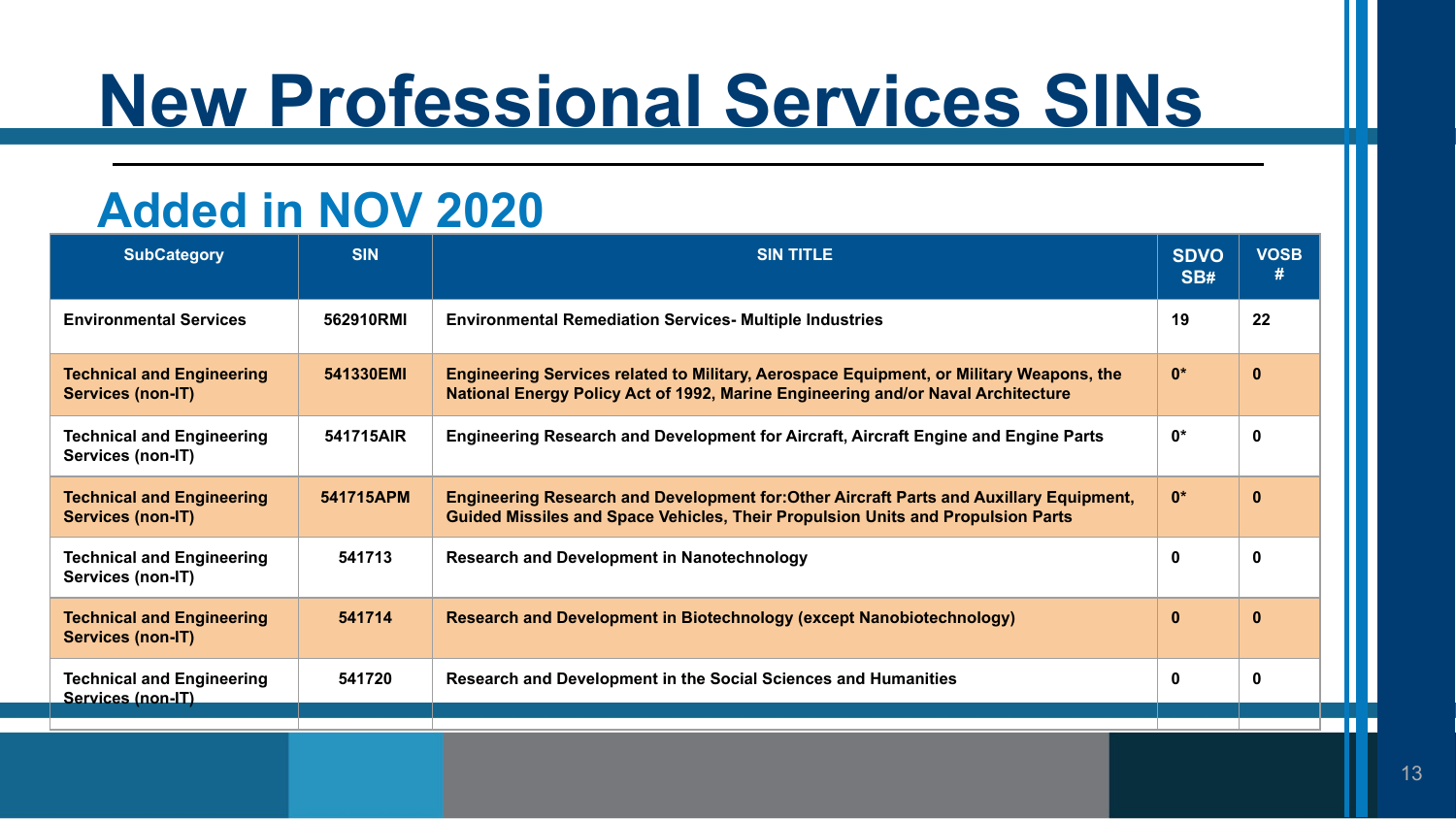# **New Professional Services SINs**

## **Added in AUG 2021**

| <b>Special Item Number (SIN)</b>                                                                            | <b>Intent</b>                                                                                                                                                                                                                                           | Gov-wide<br><b>Demand</b> | <b>Target</b><br><b>Customers</b>                                      | <b>SDVOSB#</b> | <b>VOSB#</b>   |
|-------------------------------------------------------------------------------------------------------------|---------------------------------------------------------------------------------------------------------------------------------------------------------------------------------------------------------------------------------------------------------|---------------------------|------------------------------------------------------------------------|----------------|----------------|
| <b>Add new SIN 524292INS</b><br><b>Third Party Administration of</b><br><b>Insurance and Pension Funds</b>  | <b>Realign pharmacy claims processing offerings</b><br>(including medical billing, coding) to capture greater<br>share of \$52.2M in open market spend                                                                                                  | \$406.2M                  | VA, HHS,<br>IHS. DOD                                                   |                | $\Omega$       |
| <b>Add new SIN 541990</b><br><b>All Other Professional,</b><br>Scientific, and Technical<br><b>Services</b> | Offer professional services that do not fall neatly<br>under other NAICS or existing SINs (e.g., support<br>services related to intelligence, tactical exercises,<br>emergency preparedness) to capture greater share<br>of \$5.1B in open market spend | \$9.86B                   | USAID.<br>Energy,<br>HHS, USAF,<br>Army, Navy,<br>VA, DOT,<br>DOJ, DOC |                | 0              |
| <b>Update existing SIN 562112</b><br><b>Hazardous Waste Disposal</b><br><b>Services</b>                     | Eliminate ambiguity around regulated waste<br>services--specifically medical, pharmaceutical,<br>low-level radiological waste service offerings to<br>capture \$115.4M in open market spend                                                             | \$177.1M                  | VA, COE,<br>EPA, DOT,<br>HHS (FDA),<br>DOJ (DEA)                       | 17             | $\overline{4}$ |

П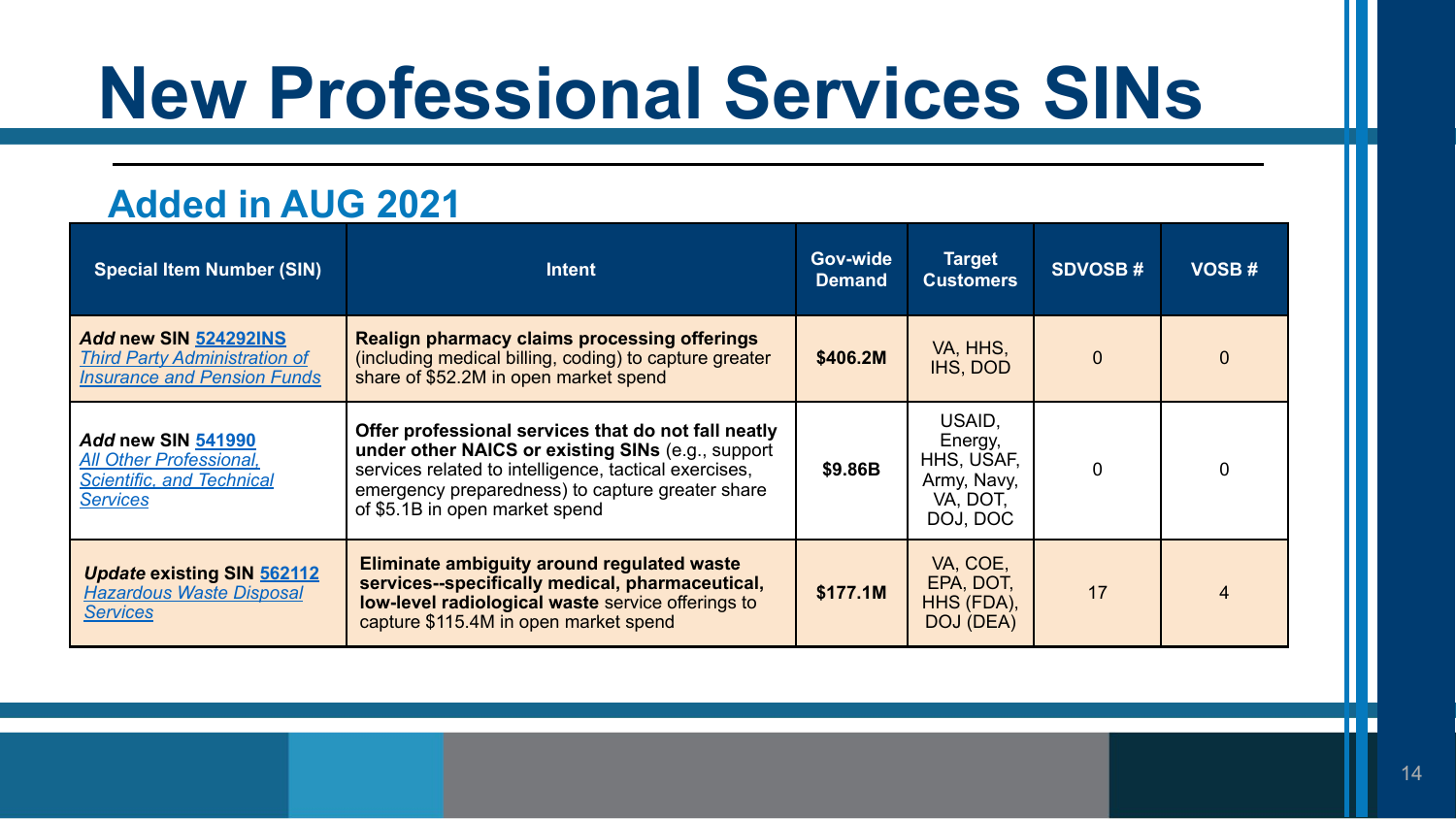# **Resources**

## *Collaboration*

- **● Analyzing opportunities in key areas**
	- Space Program
	- Language Translation Services
	- Research & Development
	- o [Emergency & Disaster Recovery](https://www.gsa.gov/cdnstatic/DISASTER%20PURCHASING%20(2).pdf)
	- Grant Management Services

#### **● Tools**

- BPAs
- [FAR 51](https://www.acquisition.gov/far/part-51)
- [Order Level Materials](https://www.gsa.gov/buying-selling/purchasing-programs/gsa-multiple-award-schedule/schedule-features/orderlevel-materials-olms)
- [Contractor Teaming Arrangements](https://gcc02.safelinks.protection.outlook.com/?url=https%3A%2F%2Fwww.gsa.gov%2Fbuying-selling%2Fpurchasing-programs%2Fgsa-schedule%2Fschedule-features%2Fcontractor-team-arrangements&data=04%7C01%7Cdebo.nancy%40epa.gov%7Cf2527ee65e5046a7c50b08d8e33f234d%7C88b378b367484867acf976aacbeca6a7%7C0%7C0%7C637509207947957307%7CUnknown%7CTWFpbGZsb3d8eyJWIjoiMC4wLjAwMDAiLCJQIjoiV2luMzIiLCJBTiI6Ik1haWwiLCJXVCI6Mn0%3D%7C1000&sdata=JuoEuWFv9ETGf8qU2be9eNwWxIlfqFdWKVCGqz6nLQM%3D&reserved=0)
- subgroups

#### **● PSHC Scope Reviews**

- PSHC offers a scope review capability analyzing the scope of a customer's proposed task order requirement
	- [Professionalservices@gsa.gov](mailto:Professionalservices@gsa.gov)

#### **● RESOURCES**

- [Training](https://www.gsa.gov/buying-selling/products-services/professional-services/training)
- Scope Reviews
- Videos
- Technical Assistance
- o **[Ordering Guides](https://www.gsa.gov/buying-selling/new-to-gsa-acquisitions/how-to-buy-through-gsa/acquisition-planning-package-overview)**
- [Procurement Packages](https://www.gsa.gov/buying-selling/new-to-gsa-acquisitions/how-to-buy-through-gsa/acquisition-planning-package-overview/professional-services-acquisition-planning-package) (IGCE, templates, samples)
- eTools: Market Research and Price Analysis

#### **● Notes to Industry Partners**

- Check your Admin POC
- Check eLibrary for your Price List
- Check for all your NAICS